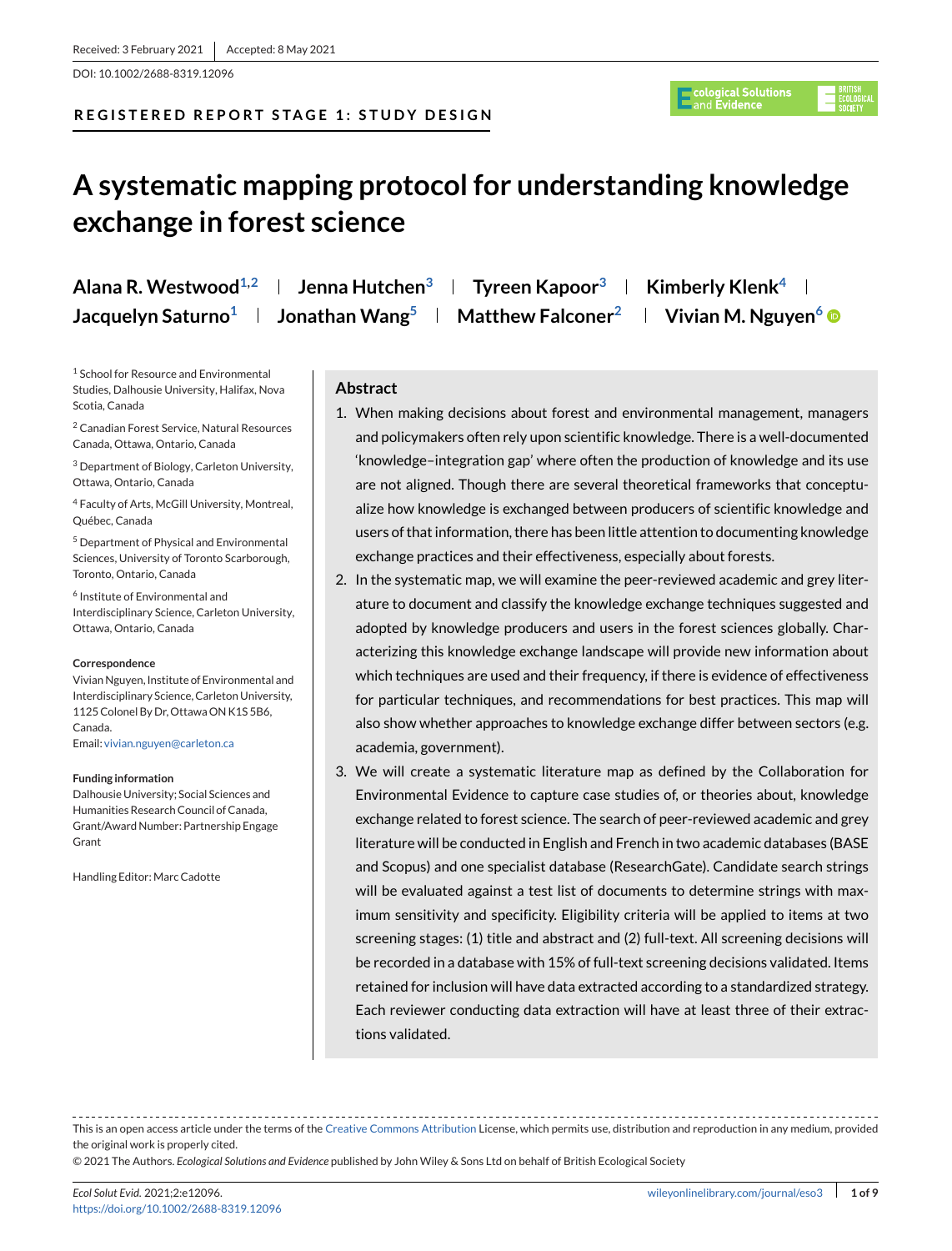4. The systematic map will employ a narrative synthesis approach that includes descriptive statistics, tables, and figures which describe the types and frequency of knowledge exchange techniques theorized or described, a network map displaying the institutions within and between which knowledge exchange occurs, as well as summarizing any available evidence of effectiveness for particular knowledge exchange techniques.

#### **KEYWORDS**

forest management, forest science, forestry, knowledge exchange, knowledge mobilization, knowledge production, science transfer, science–policy interface

# **1 INTRODUCTION**

Management of natural resources and the environment, including forest management, requires tackling problems that are becoming increasingly complex and involve growing levels of risk (Cvitanovic et al., [2015;](#page-6-0) Engels, [2005;](#page-6-0) Lubchenco, [1998\)](#page-7-0). To make decisions about such problems, natural resource managers and policymakers (henceforth 'knowledge users') must identify and choose between possible outcomes while weighing potentially competing evidence and trying to fulfil their environmental, social and economic objectives (Douglas, [2012\)](#page-6-0). In forest management, there have been calls to increase the effectiveness of communication between scientific knowledge producers (which for the purposes of this protocol we consider as inclusive of natural and social scientists and researchers) and prospective knowledge users (Guldin et al., [2005;](#page-6-0) Kleine, [2009;](#page-7-0) Parrotta & Campos Arce, [2003\)](#page-7-0). These knowledge users may include governments, Indigenous land stewards and/or rights-holders, industrial managers, landowners, educators, non-governmental organizations and others with a role and interest in the management, conservation and restoration of forest ecosystems.

Many of the world's forests are managed for a variety of values, which include conservation, food, natural and industrial resources, tourism and cultural values and climate risk management (Dhar et al., [2018;](#page-6-0) Eriksson, [2018\)](#page-6-0). The needs and constraints felt by communities reliant on forest resources vary based on global and cultural context, norms, cultural values and the hierarchy of actors involved in forest management (Elliott, [2018\)](#page-6-0). The complexity of resources, values, stakeholders and governments involved in forest management necessitates understanding into what evidence is used to make decisions and by whom as well as how knowledge about forests is transferred between actors (D'Eon & MacAfee, [2016\)](#page-6-0). Knowledge exchange, generally, describes the interchange between producers of scientific knowledge (in our case, scientists) and users who apply this knowledge.<sup>1</sup> Knowledge exchange activities can improve the integration of scientific knowledge into policies and management activities, particularly if the knowledge is credible, salient and legitimate (Hering, [2016;](#page-7-0) Nguyen et al., [2017;](#page-7-0) Posner & Cvitanovic, [2019\)](#page-7-0).

Scientific evidence about natural resources, including forests, is linked to policy and management outcomes in many ways. These outcomes include (but are not limited to) raising awareness, issuing warnings, defining problems, assessing policy and management options before and/or after implementation and monitoring implemented policies (Douglas, [2012;](#page-6-0) Engels, [2005\)](#page-6-0). Science can also be used to legitimize or justify policy or management decisions (Engels, [2005;](#page-6-0) Girling & Gibbs, [2019\)](#page-6-0). However, science is often unused or underused in policy and management processes (Cvitanovic & Hobday, [2018;](#page-6-0) Hisschemöller et al., [2001;](#page-7-0) Sutherland & Wordley, [2017\)](#page-7-0), including forest science (Parrotta & Campos Arce, [2003\)](#page-7-0).

Though the mismatch between produced evidence and its use in policymaking is often referred to as the 'science–policy gap' (Bradshaw & Borchers, [2000;](#page-6-0) Snow, [1959\)](#page-7-0), we generalize this concept to the 'knowledge–integration gap' to be inclusive of management uses. There are multiple suggested causes for this gap, with a predominant one being that scientists and knowledge users operate in different cultures, with different timelines, expectations and motivations (Cash et al., [2003;](#page-6-0) Engels, [2005;](#page-6-0) Girling & Gibbs, [2019;](#page-6-0) Guston, [2001;](#page-7-0) Nguyen et al., [2018\)](#page-7-0). Knowledge users often lack scientific training, whereas scientists often lack understanding of policymaking or management styles, including how and when to share their work (Brisbois et al., [2018;](#page-6-0) Fazey et al., [2014;](#page-6-0) Girling & Gibbs, [2019\)](#page-6-0). Communities of scientists and knowledge users alike have called for bridging the knowledge– integration gap (Lubchenco, [1998\)](#page-7-0). In light of this, Cvitanovic and Hobday [\(2018\)](#page-6-0) called on researchers to go beyond identifying barriers to knowledge integration and to instead focus on available solutions to integrating science into decision-making.

We are not aware of an existing taxonomic classification of terms and models for knowledge exchange in science, but we identified four a priori categories based on existing literature and our prior experience. These include (1) 'One-way exchange', where scientists independently produce a scientific report or paper and deliver it to

 $1$  Knowledge exchange is related to concepts such as knowledge mobilization, knowledge transfer, tech transfer, knowledge translation, knowledge brokerage, knowledge uptake, knowledge diffusion and knowledge dissemination (Fazey et al., [2014;](#page-6-0) Mitton et al., [2007\)](#page-7-0). We chose 'knowledge exchange' rather than 'knowledge mobilization' because our intent is to study the bidirectional transfer of knowledge between knowledge producers and knowledge

users rather than the transfer of knowledge to a wider range of recipients than targeted users (Nguyen et al., [2016;](#page-7-0) Social Sciences and Humanities Research Council, [2019\)](#page-7-0).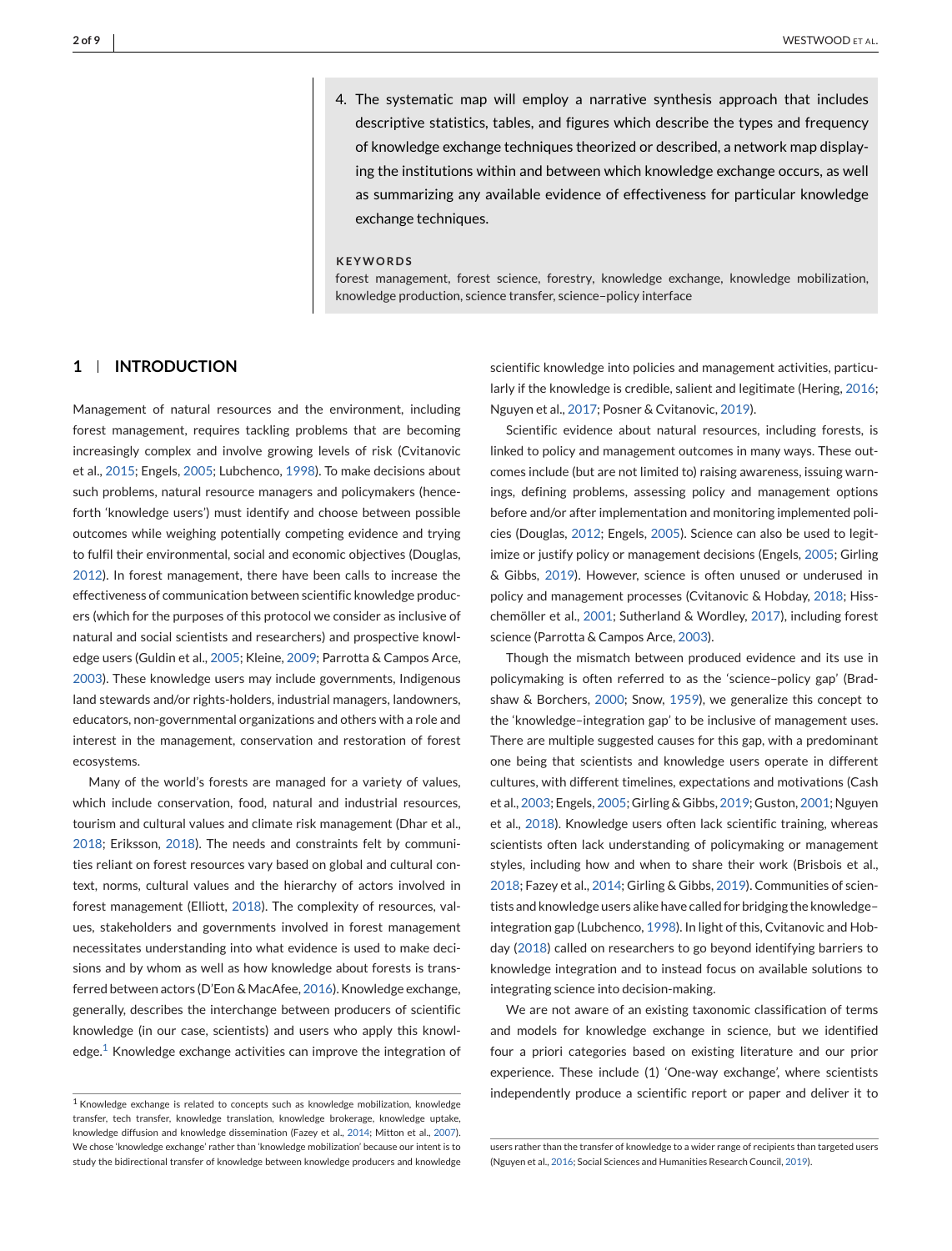knowledge users. Included under this model are the 'loading dock' (Cash et al., [2006\)](#page-6-0) or 'deficit' (Fernández, [2016\)](#page-6-0) approaches to knowledge translation. (2) 'Solicited exchange', in which a knowledge user expressly invites knowledge producers to tackle a pre-identified knowledge gap, which is sometimes done through contracts to researchers or competitions for research funding or opportunities. (3) 'Network exchange', whereby two or more actors come together for the explicit purposes of exchanging knowledge generated independently by each. This is often done through workshops, conferences or professional networks. Finally, (4) 'participatory exchange', in which prospective users of scientific information are engaged and involved in its generation. This is sometimes termed 'coproduction' or 'cocreation' (Beier et al., [2017;](#page-6-0) Norström et al., [2020;](#page-7-0) Wall et al., [2017\)](#page-7-0). Participatory exchange is sometimes considered an intrinsic part of 'transdisciplinary research' (Lang et al., [2012\)](#page-7-0), 'community-based research' or 'community science' (Grant, [2015;](#page-6-0) Lang et al., [2012\)](#page-7-0), 'social-ecological systems' (Balvanera et al., [2017\)](#page-6-0) or, when related to ecology, 'translational ecology' (Enquist et al., [2017;](#page-6-0) Safford et al., [2017;](#page-7-0) Schlesinger, [2010\)](#page-7-0). However, the aforementioned terms are also conceptualized without explicit or implicit inclusion of knowledge exchange.

Whereas one-way exchange has been considered relatively ineffective (Cash et al., [2006\)](#page-6-0), integrative/participatory models have been proposed to increase effectiveness of knowledge exchange (Beier et al., [2017;](#page-6-0) Salomon et al., [2018;](#page-7-0) Westwood et al., [2020\)](#page-7-0). Though there exists some theoretical guidance on best practices for knowledge exchange between scientists and knowledge users in the natural sciences (e.g. Gibbons et al., [2008;](#page-6-0) Nguyen et al., [2017;](#page-7-0) Westwood et al., [2020\)](#page-7-0), it is not grounded in empirical evidence. Overall, relatively little attention has been paid to characterizing existing approaches to knowledge exchange, their commonness and their effectiveness. It is not known what knowledge exchange techniques are commonly employed in the forest sector, with what frequency or if evidence of effectiveness has been previously collected for any of these techniques.

We examine the integration of science into policies and management practices regarding forests from the lens of knowledge exchange. The aim of this paper is to create a systematic map that provides a better understanding of existing theories and practices regarding knowledge exchange in forest science. To do so, we will record and categorize the knowledge techniques identified in articles related to forest science and compare them to our a priori taxonomy. We will generate a network map to describe the institutions that use each knowledge exchange technique, their sector and their relationships with each other. We will also document whether the authors collected evidence of effectiveness of presented techniques (or if evidence is absent, elucidate gaps in knowledge about technique effectiveness). We present our methods in this protocol as part one of a registered report. Our methodology will be equally useful for characterizing the knowledge exchange landscape in other scientific disciplines, the vast majority of whom are also plagued by the knowledge– integration gap.

## **1.1 Objective**

Our proposed systematic map will examine the published peerreviewed academic and grey literature to describe the techniques used to exchange forest science knowledge between producers and users. We aim to describe the type and frequency of techniques used and/or theorized, the distribution of these techniques within and among institution types as well as reported evidence of their effectiveness. In doing so, we will provide a first-ever characterization of the global knowledge exchange landscape in forest sciences (in English and French). We hope this work enables researchers and practitioners to move towards a shared language for knowledge exchange endeavours, highlight lessons learned in implementation of knowledge exchange as well as provide a typology which can be used in future to test and compare the effectiveness of different models for knowledge exchange.

## **1.2 Primary question**

The question guiding the systematic map of techniques used to exchange knowledge in forestry is: What techniques have been used and/or theorized by those producing new knowledge about forests, forest ecology, forest policy, forestry and silviculture to engage in knowledge exchange with potential knowledge users?

Our *population of interest* includes cases of knowledge exchange in forestry and forest sciences and reported in English or French and our *approaches of interest* are the ways that knowledge exchange methods are categorized, described and evaluated.

# **2 MATERIALS AND METHODS**

This systematic map will follow the Collaboration for Environmental Evidence's guidelines (CEE, [2018\)](#page-6-0) and the ROSES reporting standards (Haddaway et al., [2018;](#page-7-0) Appendix S1).

# **2.1 Search strategy**

The search intends to capture all available peer-reviewed journal articles, reports, presentations, policy briefs, white papers, conference proceedings, book chapters and other peer-reviewed and grey literature in English and French relevant to the research question. We limited the search to English and French as these are languages read fluently by the authors. Preliminary searches were used to identify search strings and databases with the best performance (see below), and the final search to inform the systematic map will use three databases focussed on peer-reviewed publications and/or grey literature.

We compiled an initial set of 55 unique search terms (24 in English and 32 in French; Appendix S2). Terms were combined using Boolean operators to generate a set of eight candidate search strings for preliminary testing (four English strings and four French strings; Appendix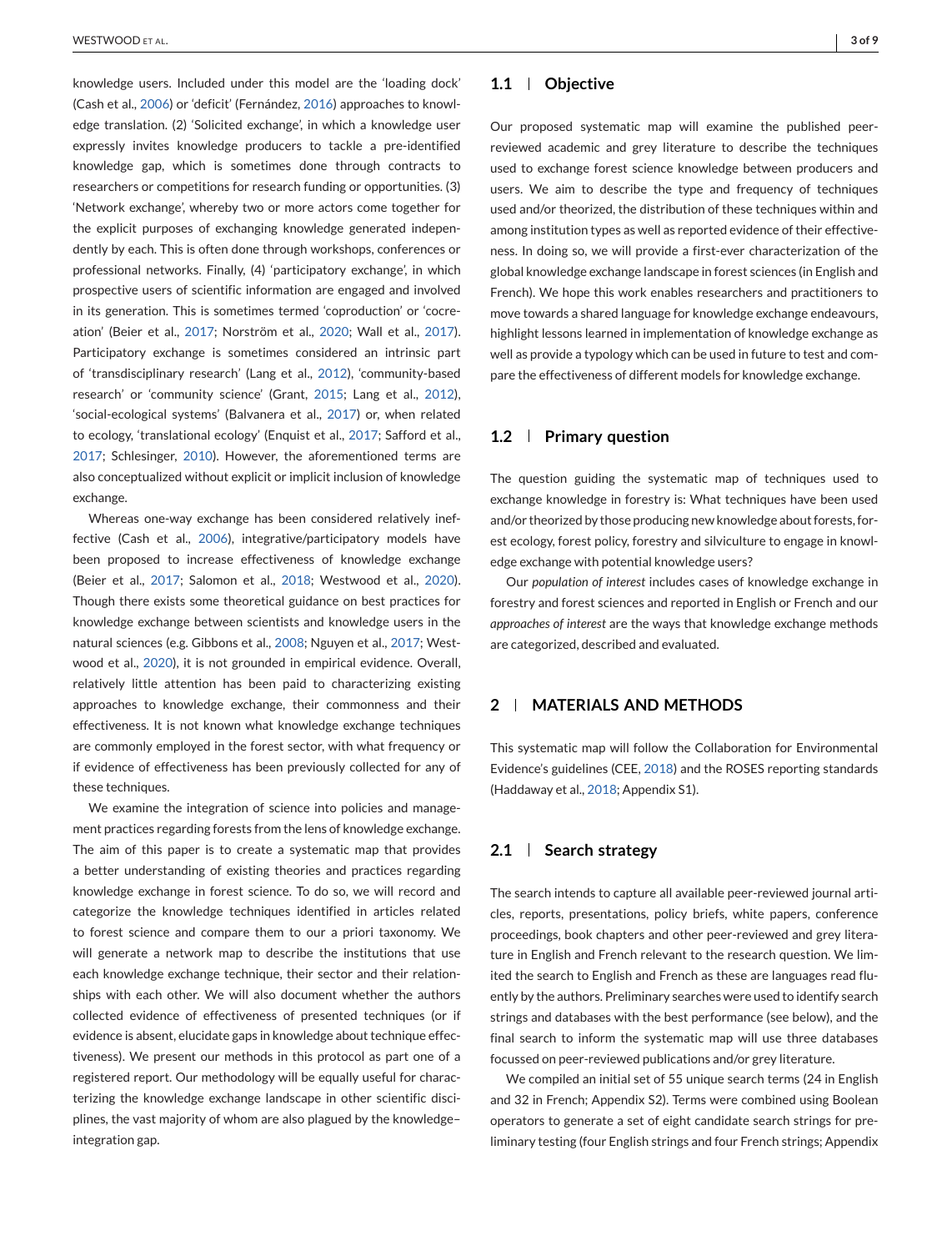S2). The test list of documents known to be relevant to the research question consisted of 15 documents (Appendix S2) and was compiled based on author knowledge of the field. We initially identified 10 potential databases to search for peer-reviewed studies and grey literature. We rejected five of these for one or more of the following a priori reasons: heavily biased towards Canadian content; behind paywall; does not allow full use of Boolean operators and/or parentheses; and/or redundant as it is indexed by a retained database (Appendix S2).

To further narrow down the search strings and databases, we conducted preliminary searches to evaluate the specificity and sensitivity for search strings in each database. 'Specificity' reflects the proportion of the sample returned by the search that is relevant to the research question, whereas 'sensitivity' reflects the proportion of the test list returned by the sample in a given search (CEE, [2018\)](#page-6-0). Preliminary searches included the testing of eight search strings in five databases (Appendix S2). For each string in each database, we recorded how many of the items were relevant as well as how many of the 15 test list items were returned in the first 100 results. We used this information to calculate specificity and sensitivity of each string in each database per first 50 and first 100 returned results, using the following formulae:

Specificity for first 50 results :

# of relevant items in first 50 returned results∕50 ∗ 100*,*

Specificity for first 100 results :

# of relevant items in first 100 returnedresults∕100 ∗ 100*,*

Sensitivity for first 50 results :

# of items from the test list returned in first 50 results∕15 ∗ 100*,*

and Sensitivity for first100 results :

# of items from the test list returned in first 100 results/15 \* 100.

We also recorded which keywords were returned in relevant results (Appendix S2). Of the eight search strings tested, we selected the two strings in each language showing the highest specificity and sensitivity at both the 50-item and 100-item stages. We then modified these strings to remove keywords that were not returned in any relevant results during preliminary searching (e.g. *arbor*; Appendix S2), resulting in our four final search strings for executing the search strategy (Table 1).

Of the five databases used during preliminary searching, two were eliminated after showing specificity below 10% and sensitivity below 1% (unable to return any of the test list) after 100 hits (Table 2; Appendix S2). The three retained databases are Bielefeld Academic Search Engine (BASE), ResearchGate and Scopus. These three will be accessed using the following entry points: BASE is free for any user to search, ResearchGate will be searched with personal registration accounts and Scopus will be searched using library access via Carleton University.

|          | <b>TABLE 1</b> Proposed search strings for the execution of the search |
|----------|------------------------------------------------------------------------|
| strategy |                                                                        |

| String#        | <b>String</b>                                                                                                                                                                                                                                                 |
|----------------|---------------------------------------------------------------------------------------------------------------------------------------------------------------------------------------------------------------------------------------------------------------|
| 1              | (forest* OR silvicultur*) AND (knowledge trans* OR<br>knowledge exchang* OR knowledge mobiliz* OR<br>knowledge shar* OR "knowledge broker" OR "knowledge<br>uptake" OR extension)                                                                             |
| $\mathcal{P}$  | (forest* OR silvicultur*) AND ("science-policy integration"<br>OR science policy integration OR science-policy interface<br>OR coproduction OR co-produc <sup>*</sup> OR coprod <sup>*</sup> OR co-creat <sup>*</sup><br>OR cocreat* OR "forest information") |
| 3              | (forêt* OR forest* OR sylvicultur*) AND (utilisation de<br>connaissances OR trans <sup>*</sup> de connaissances OR échange de<br>connaissances OR fusion de connaissances OR trans <sup>*</sup> du<br>savoir* OR échange du savoir*)                          |
| $\overline{4}$ | (forêt* OR forest* OR sylvicultur*) AND (intégration des<br>sciences et des politiques OR "Politique forestière" OR<br>co-construction) AND (connaissance* OR savoir* OR<br>information)                                                                      |

*Note*: The asterisk (\*) can represent any characters (e.g. forest\* can represent forestry, forests, forested).

**TABLE 2** Preliminary searching of candidate databases to test for average specificity and sensitivity across eight search strings for the first 100 hits

| Candidate database                       | Average<br>specificity<br>$(\%)$ | Average<br>sensitivity<br>(%) | Final<br>status |
|------------------------------------------|----------------------------------|-------------------------------|-----------------|
| Bielefeld Academic Search<br>Engine      | 18                               | 1                             | Retained        |
| Google Scholar                           | 8                                | $\Omega$                      | Rejected        |
| <b>JSTOR Life Sciences</b><br>Collection | $\mathfrak{D}$                   | 0                             | Rejected        |
| ResearchGate                             | 28                               | 5                             | Retained        |
| Scopus                                   | 21                               | 7                             | Retained        |

# **2.2 Item screening and eligibility criteria**

Eligibility screening of returned results will occur in two stages: (1) title and abstract and (2) full-text. Each of the three databases will be searched with all four search strings (with the exception of Scopus which does not allow searching in French) for a total of 10 unique searches to screen results. Each search will be conducted by one individual. The title, author and year of each result will be copied into a Google Sheet and the title and abstract screened for relevance according to the eligibility criteria. All title and abstract screening decisions will be recorded in the Google Sheet, and the full results and summary statistics will be included in an appendix to the final published report.

Given that part of the study objective is to determine the most appropriate keywords for use in this developing field of inquiry, it is necessary to use general terms to capture relevant results. Due to the generality of many keywords and their high use in English and French (e.g. 'forest', 'transfer'), we are expecting high numbers of returned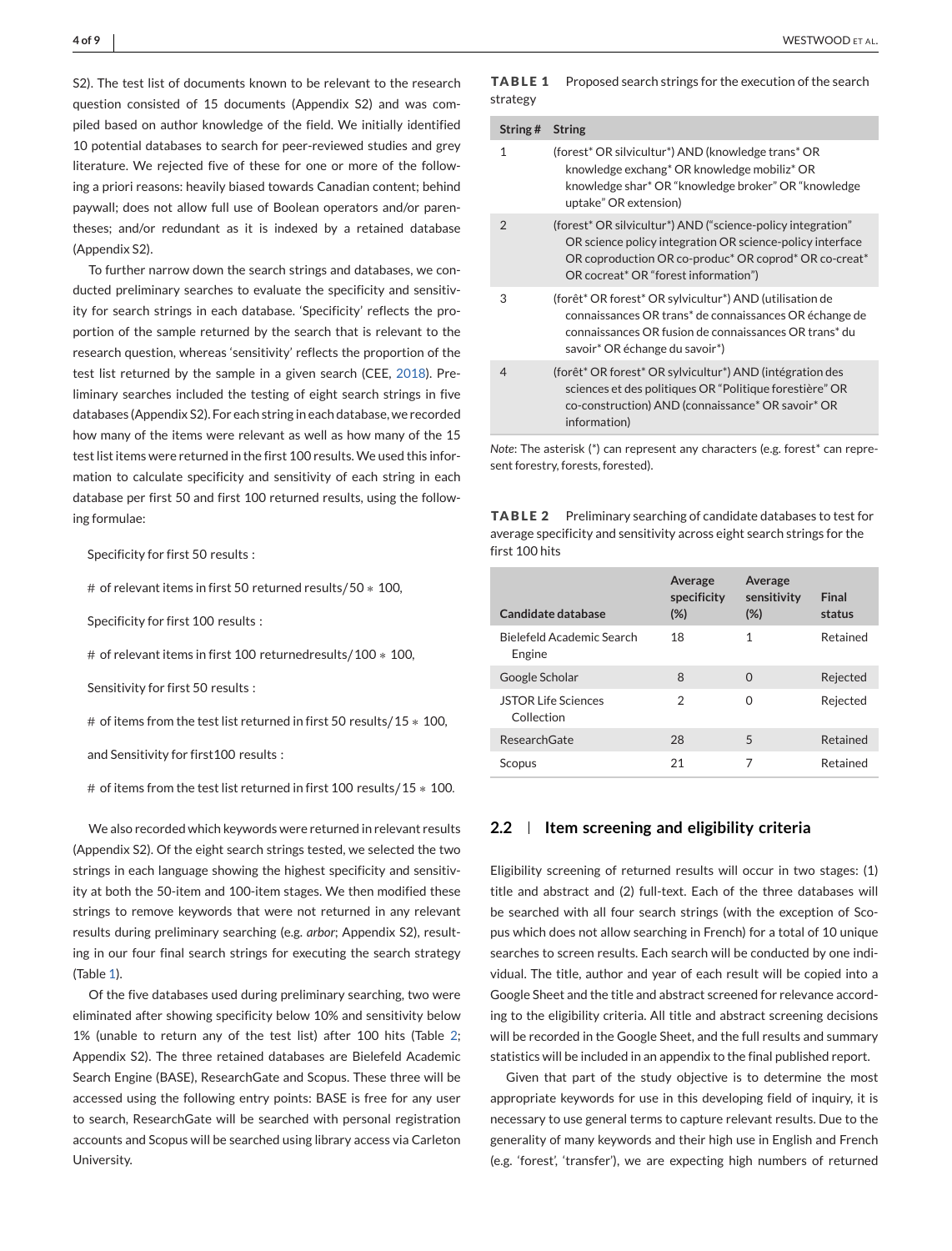<span id="page-4-0"></span>

**FIGURE 1** Example graph of rolling average specificity, showing average specificity (% of retained results per 30 hits) at each hit number. In this case, the stopping condition has been met (25 consecutive hits were deemed not relevant and average specificity remained below 20% over the 25 final hits)

hits from each search with relatively low total specificity. Preliminary search strings retrieved hit numbers in the thousands, but specificity declined sharply within the first hundred results (Appendix S2). Therefore, it is necessary to provide stopping criteria to maximize search effort. To determine the number of hits to be screened for relevance, the assessor will stop screening the title and abstract additional hits once one of the following conditions is met:

Stopping condition 1: All returned hits have been screened.

Stopping condition 2: Thirty consecutive hits were deemed not relevant 'and' the rolling average of specificity per 30 hits has been below 20% for those 30 hits. For example if hit numbers 1–31 return 15 relevant results, average specificity at hit 21 is 50%. If hit numbers 2–32 include 14 relevant results, average specificity at hit #22 is 47% (see Figure 1 for an example graph of rolling average specificity). Thus, the 'stopping point' for screening will be a different number of hits for each unique search.

If the item passes title and abstract screening, the full-text will be saved into a Mendeley (Mendeley Ltd., [2019\)](#page-7-0) database and uploaded into the literature review program Covidence [\(Veritas Health Inno](#page-7-0)[vation, n.d.](#page-7-0)) for full-text eligibility screening. Covidence allows for (1) input of the literature database and automatic removal of duplicates, (2) guided screening according to user-specified settings (e.g. setting the number of screeners per item; forcing users to select from a list of reasons why an item is excluded and recording this decision), (3) data extraction by pairing a questionnaire alongside each document PDF, which the extractor must answer and (4) recording all screening decisions and data extraction, and outputting this as a spreadsheet. Covidence also tracks which reviewers have screened or extracted

which documents and allows contentious items to be flagged for attention by additional reviewers.

Each item uploaded for full-text screening will be screened by one reviewer. If this reviewer is unsure about whether the document meets the eligibility criteria, they will flag it for attention by a second reviewer. If the second reviewer is still unsure, it will be discussed by the research team in full during bimonthly team meetings. Covidence generates a number for each entry, and the study lead (AW) will use a random number generator to validate 15% of full-text screening decisions. Four individuals will conduct full-text screening (including co-authors on this protocol). An output spreadsheet of full-text screening decisions from Covidence, with full results and their summary statistics, will also be included in an appendix.

# 2.2.1 | Eligibility criteria

## *Population*

Included items will concern forest ecology, forestry, silviculture, forest informatics, dendroecology, dendrochronology or other natural or social sciences related to forests. Studies concerning natural resources or environmental studies in general will be excluded.

#### *Item content*

Items must include one or more of the following: (a) positing a theory or conceptual framework about knowledge exchange, or critically responding to such a theory or framework, (b) studying the use or effectiveness of methods in knowledge exchange, (c) presenting a case study of knowledge exchange or (d) presenting a plan of action for knowledge exchange. 'Knowledge exchange' is defined as per the definition given in Section 1.

#### *Geographical and language scope*

Studies may originate anywhere in the world and will be included if written in English or French.

# **2.3 Study validity assessment**

In this study, we do not intend to appraise the validity of research conducted in the items, nor the effectiveness of the knowledge exchange activity. Rather, we intend to capture descriptive information.

# **2.4 Data extraction strategy**

Each item which has passed full-text screening will be subject to data extraction by one reviewer. The reviewer will read the item in full and complete a questionnaire (Appendix S3) consisting of 18 questions. The questionnaire will capture information in four categories: (1) terms and approaches used related to knowledge exchange; (2) recommendations for effective knowledge exchange; (3) whether or not the item collected evidence about, or empirically tested, the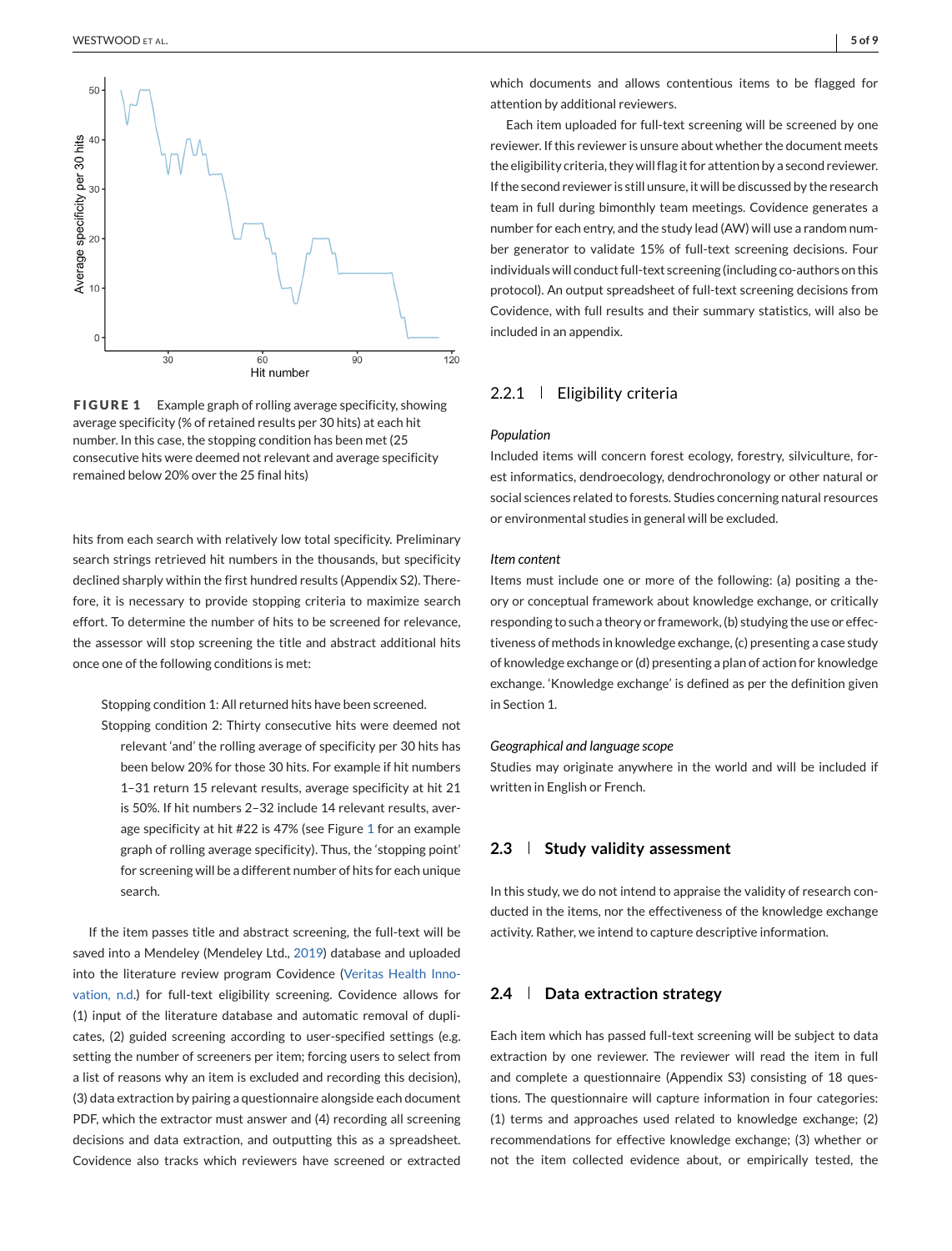effectiveness of knowledge exchange; and (4) information about knowledge-generating and/or knowledge-using institutions. Missing information in any of these categories will be recorded as not reported, unspecified or not applicable, as warranted.

To categorize knowledge exchange terms and approaches, we ask 'Would the approach to knowledge exchange in this item be best described as: (A) Coproduction: Knowledge producers and users were jointly involved in the design and execution of a project; (B) Loading dock: Knowledge producers initiated a project, generated knowledge, and then delivered it to potential knowledge users; (C) Solicited: Knowledge users requested and/or funded specific knowledge, which knowledge producers were contracted to generate; (D) Network: The formal or informal convening of knowledge producers and knowledge users for the explicit purposes of knowledge exchange; (E) Not applicable; or (F) Other (write in short answer)'. This question was based on our a priori taxonomy of knowledge exchange models, with the specific language being more general than presented in our taxonomy so as to be easily understandable for the reviewers extracting the data. Data extraction will be completed by nine reviewers, which include five co-authors from the present protocol and four additional experts in forest science and/or knowledge exchange. The data extraction questionnaire will be filled out for each item in Covidence, which automatically compiles extracted data into a tabular form for analysis. A 1-h training session on data extraction will be provided by the study lead (AW) to all reviewers, which will include completing an example extraction together. To ensure that data extraction meets quality standards, AW will validate the first three items extracted by each reviewer and rate their agreement with the reviewer's assessment as follows: full (all questions in agreement), good (validator has additions or adjustments to one to two questions), fair (additions or adjustments to three to eight questions), or poor (adjustments or additions to nine or more questions).

If a reviewer's first three extractions all score 'good' or above during validation, that reviewer will be given feedback on these extractions and asked to continue extracting items without further oversight. If any of the extractions score 'fair' or below, the study lead will provide detailed feedback, make corrections and instruct the reviewer to conduct two more extractions which will then be validated. If either of these validations scores 'fair' or below, this process will be repeated indefinitely until all extractions score 'good' or above. Reviewers may ask the study lead for validation at any time on any items for which they are unsure. By following the above procedures, data extraction will be validated for a minimum of 27 items.

## **2.5 Study mapping and presentation**

A framework-based synthesis (Carroll et al., [2011\)](#page-6-0) will be used to structure the categorization of knowledge exchange techniques. The systematic map will describe and categorize knowledge exchange techniques used by institutions related to forest science and forestry. Following other systematic map examples (e.g. Alexander et al., [2019;](#page-6-0) McKinnon et al., [2016\)](#page-7-0), this approach will be partly structured

according to our categories defined a priori from existing conceptual literature about knowledge exchange. It will also be an unstructured approach in that additional categories that emerge through the extraction process will also be included. Data will be available in a tabular format as an appendix to the article. Descriptive statistics, including charts and tables, will be used to elucidate patterns of knowledge exchange categories in terms of their proposal and use frequency, time span, location and commonalities between and within institution types. A network map visually representing linkages between institutions and sectors in relation to the knowledge exchange categories used will be presented. If and where available, evidence of effectiveness for particular knowledge exchange approaches will be presented and summarized. We will also identify evidence gaps for future research.

The systematic map will be submitted as a Stage 2 article in Ecological Solutions & Evidence once complete.

# **3 DISCUSSION**

Despite the ongoing efforts of scientists to have their research reflected in forest management and policy outcomes, scientific evidence is often unused or underused in environmental policy and management processes (Hisschemöller et al., [2001;](#page-7-0) Lubchenco, [1998;](#page-7-0) Sutherland & Wordley, [2017\)](#page-7-0). We seek to answer the call of many experts to move past identification of problems contributing to the knowledge–integration gap, and instead, focus on solutions (Cash et al., [2006;](#page-6-0) Cvitanovic & Hobday, [2018\)](#page-6-0). Our provision of the first-known characterization of the knowledge exchange landscape in forest science will generate new insights about which knowledge exchange techniques are used in relation to forest science, report on evidence of their effectiveness, gaps in knowledge about the approaches and recommendations for best practices. This map will also elucidate whether models for knowledge exchange differ between sectors (e.g. academia, government). Our dissemination plan extends beyond the peer-reviewed literature and will leverage the interdisciplinary research networks of the co-authors. Our review will immediately inform the approaches of forest scientists and managers of forest resources by providing considerations for effective knowledge exchange, with the aim of ensuring that policy and management decisions about forests are better informed by scientific evidence.

# **ACKNOWLEDGEMENTS**

We thank Christina Bell who provided feedback on this document and development of the protocol, and the two reviewers (one anonymous and one signed) and editor who provided helpful revisions for the manuscript. Early conversations with Steve Alexander, Chris Cvitanovic, Steve D'Eon, Nicole Klenk, Katalijn MacAfee, Romi Oshier, Katarina Pintar and Luisa Ramirez informed the direction of this work. Resources for this study were partly contributed by a Partnership Engage Grant from the Social Sciences and Humanities Council of Canada to VN (AW and MF as external partners) as well as internal funding from Dalhousie University to AW.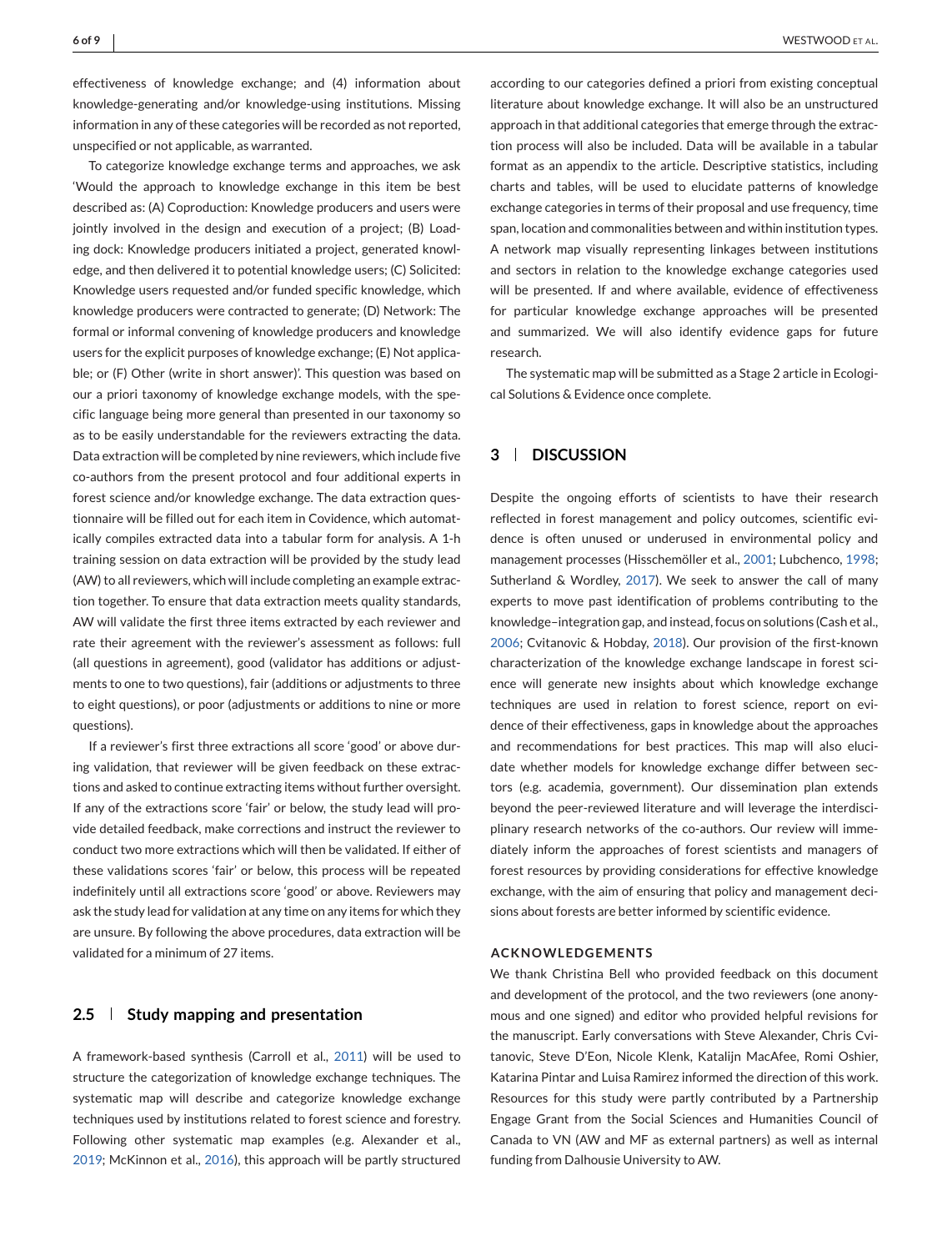## <span id="page-6-0"></span>**CONFLICT OF INTEREST**

The authors declare no conflict of interest.

## **AUTHORS' CONTRIBUTIONS**

The study was conceived by AW, VN and MF. Preliminary searching and database testing were conducted by AW, TK, JW and KK. JS developed Figure [1.](#page-4-0) The manuscript was drafted by AW. VN, MF, TK, JW, JH and KK provided comments and revisions on all manuscript drafts. Bimonthly project guidance meetings were facilitated by AW with MF, TK, JW, KK, JS, VBN and JH attending and providing direction and feedback. All authors have read and approved the final manuscript.

## **DATA AVAILABILITY STATEMENT**

There are no data associated with this Stage 1 article. The data for the Stage 2 article will be stored in Dalspace, Dalhousie University's publicly accessible official repository on Alana Westwood's collection page at [https://dalspace.library.dal.ca/handle/10222/80512.](https://dalspace.library.dal.ca/handle/10222/80512)

## **PEER REVIEW**

The peer review history for this article is available at [https://publons.](https://publons.com/publon/10.1002/2688-8319.12096) [com/publon/10.1002/2688-8319.12096.](https://publons.com/publon/10.1002/2688-8319.12096)

#### **ORCID**

*Vivian M. Nguye[n](https://orcid.org/0000-0002-8666-8137)* <https://orcid.org/0000-0002-8666-8137>

## **REFERENCES**

- Alexander, S. M., Provencher, J. F., Henri, D. A., Taylor, J. J., & Cooke, S. J. (2019). Bridging Indigenous and science-based knowledge in coastalmarine research, monitoring, and management in Canada: A systematic map protocol. *Environmental Evidence*, *8*, 15. [https://doi.org/10.1186/](https://doi.org/10.1186/s13750-019-0159-1) [s13750-019-0159-1](https://doi.org/10.1186/s13750-019-0159-1)
- Balvanera, P., Daw, T. M., Gardner, T. A., Martín-López, B., Norström, A. V., Speranza, C. I., Spierenburg, M., Bennett, E. M., Farfan, M., Hamann, M., Kittinger, J. N., Luthe, T., Maass, M., Peterson, G. D., & Perez-Verdin, G. (2017). Key features for more successful place-based sustainability research on social-ecological systems: A programme on ecosystem change and society (PECS) perspective. *Ecology and Society*, *22*, 14. [https:](https://doi.org/10.5751/ES-08826-220114) [//doi.org/10.5751/ES-08826-220114](https://doi.org/10.5751/ES-08826-220114)
- Beier, P., Hansen, L. J., Helbrecht, L., & Behar, D. (2017). A how-to guide for coproduction of actionable science. *Conservation Letters*, *10*, 288–296. <https://doi.org/10.1111/conl.12300>
- Bradshaw, G. A., & Borchers, J. G. (2000). Uncertainty as information: Narrowing the science-policy gap. *Ecology and Society*, *4*, 7. [https://doi.org/](https://doi.org/10.5751/ES-00174-040107) [10.5751/ES-00174-040107](https://doi.org/10.5751/ES-00174-040107)
- Brisbois, M. C., Girling, K., & Findlay, S. (2018). Academics unite with policy analysts. *Nature*, *555*, 165. [https://doi.org/10.1038/](https://doi.org/10.1038/d41586-018-02835-z) [d41586-018-02835-z](https://doi.org/10.1038/d41586-018-02835-z)
- Carroll, C., Booth, A., & Cooper, K. (2011). A worked example of "best fit" framework synthesis: A systematic review of views concerning the taking of some potential chemopreventive agents. *BMC Medical Research Methodology*, *11*, 29. [https://doi.org/10.1186/1471-2288-11-29 https://](https://doi.org/10.1186/1471-2288-11-29) [doi.org/10.1186/1471-2288-11-29](https://doi.org/10.1186/1471-2288-11-29)
- Cash, D., Clark, W. C., Alcock, F., Dickson, N., Eckley, N., & Jäger, J. (2003). Salience, credibility, legitimacy and boundaries: Linking research, assessment and decision making. KSG Working Papers Series. [https://doi.org/](https://doi.org/10.2139/ssrn.372280) [10.2139/ssrn.372280](https://doi.org/10.2139/ssrn.372280)
- Cash, D. W., Borck, J. C., & Patt, A. J. (2006). Countering the loadingdock approach to comparative analysis of El Niño/Southern Oscillation

(ENSO) forecasting systems. *Science, Technology, & Human Values*, *31*, 465–494. <https://doi.org/10.1177/0162243906287547>

- Collaboration for Environmental Evidence (CEE). (2018). Guidelines and standards for evidence synthesis in environmental management: *Version 5.0*. [www.environmentalevidence.org/information-for-authors](http://www.environmentalevidence.org/information-for-authors)
- Cvitanovic, C., & Hobday, A. J. (2018). Building optimism at the environmental science-policy-practice interface through the study of bright spots. *Nature Communications*, *9*, 3466. [https://](https://doi.org/10.1038/s41467-018-05977-w) [doi.org/10.1038/s41467-018-05977-w](https://doi.org/10.1038/s41467-018-05977-w)
- Cvitanovic, C., Hobday, A. J., van Kerkhoff, L., Wilson, S. K., Dobbs, K., & Marshall, N. A. (2015). Improving knowledge exchange among scientists and decision-makers to facilitate the adaptive governance of marine resources: A review of knowledge and research needs. *Ocean & Coastal Management*, *112*, 25–35. [https://doi.org/10.1016/j.ocecoaman.](https://doi.org/10.1016/j.ocecoaman.2015.05.002) [2015.05.002](https://doi.org/10.1016/j.ocecoaman.2015.05.002)
- D'Eon, S., &MacAfee, K. (2016). Knowledge exchange in the CanadianWood Fibre Centre: National scope with regional delivery. *Forestry Chronicle*, *92*, 441–446. <https://doi.org/10.5558/tfc2016-079>
- Dhar, A., Parrott, L., & Heckbert, S. (2018). Large scale biotic damage impacts on forest ecosystem services. *Scandinavian Journal of Forest Research*, *33*, 741–755. [https://doi.org/10.1080/02827581.2018.](https://doi.org/10.1080/02827581.2018.1495256) [1495256](https://doi.org/10.1080/02827581.2018.1495256)
- Douglas, H. (2012). Weighing complex evidence in a democratic society. *Kennedy Institute of Ethics Journal*, *22*, 139–162. [https://doi.org/10.1353/](https://doi.org/10.1353/ken.2012.0009) [ken.2012.0009](https://doi.org/10.1353/ken.2012.0009)
- Elliott, S. (2018). The interface between forest science and policy A review of the IUFRO international and multidisciplinary scientific conference 4– 7 October 2016: Forestry-related policy and governance: Analyses in the environmental social sciences. *Natural History Bulletin of the Siam Society*, *63*, 1–10.
- Engels, A. (2005). The science-policy interface. *Integrated Assessment Journal*, *5*, 7–26.
- Enquist, C. A. F., Jackson, S. T., Garfin, G. M., Davis, F. W., Gerber, L. R., Littell, J. A., Tank, J. L., Terando, A. J., Wall, T. U., Halpern, B., Hiers, J. K., Morelli, T. L., McNie, E., Stephenson, N. L., Williamson, M. A., Woodhouse, C. A., Yung, L., Brunson, M. W., Hall, K. R., ... Shaw, M. R. (2017). Foundations of translational ecology. *Frontiers in Ecology and the Environment*, *15*, 541– 550. <https://doi.org/10.1002/fee.1733>
- Eriksson, L. (2018). Conventional and new ways of governing forest threats: A study of stakeholder coherence in Sweden. *Environmental Management*, *61*, 103–115. <https://doi.org/10.1007/s00267-017-0951-z>
- Fazey, I., Bunse, L., Msika, J., Pinke, M., Preedy, K., Evely, A. C., Lambert, E., Hastings, E., Morris, S., & Reed, M. S. (2014). Evaluating knowledge exchange in interdisciplinary and multi-stakeholder research. *Global Environmental Change*, *25*, 204–220. [https://doi.org/10.1016/j.](https://doi.org/10.1016/j.gloenvcha.2013.12.012) [gloenvcha.2013.12.012](https://doi.org/10.1016/j.gloenvcha.2013.12.012)
- Fernández, R. J. (2016). How to be a more effective environmental scientist in management and policy contexts. *Environmental Science & Policy*, *64*, 171–176. <https://doi.org/10.1016/j.envsci.2016.07.006>
- Gibbons, P., Zammit, C., Youngentob, K., Possingham, H. P., Lindenmayer, D. B., Bekessy, S., Burgman, M., Colyvan, M., Considine, M., Felton, A., Hobbs, R. J., Hurley, K., McAlpine, C., McCarthy, M. A., Moore, J., Robinson, D., Salt, D., & Wintle, B. (2008). Some practical suggestions for improving engagement between researchers and policy-makers in natural resource management. *Ecological Management & Restoration*, *9*, 182– 186. <https://doi.org/10.1111/j.1442-8903.2008.00416.x>
- Girling, K., & Gibbs, K. (2019). Evidence in action: An analysis of information gathering and use by Canadian parliamentarians. Evidence for Democracy and Canadian Climate Forum.
- Grant, S. (2015). Stepping out of the silo: Science through a community and social justice lens webinar. Union of Concerned Scientists.
- Guldin, R. W., Parrotta, J. A., & Hellstrom, E. (2005). *Working effectively at the interface of forest science and forest policy: Guidance for scientists and research organizations*. International Union of Forest Research Organizations.